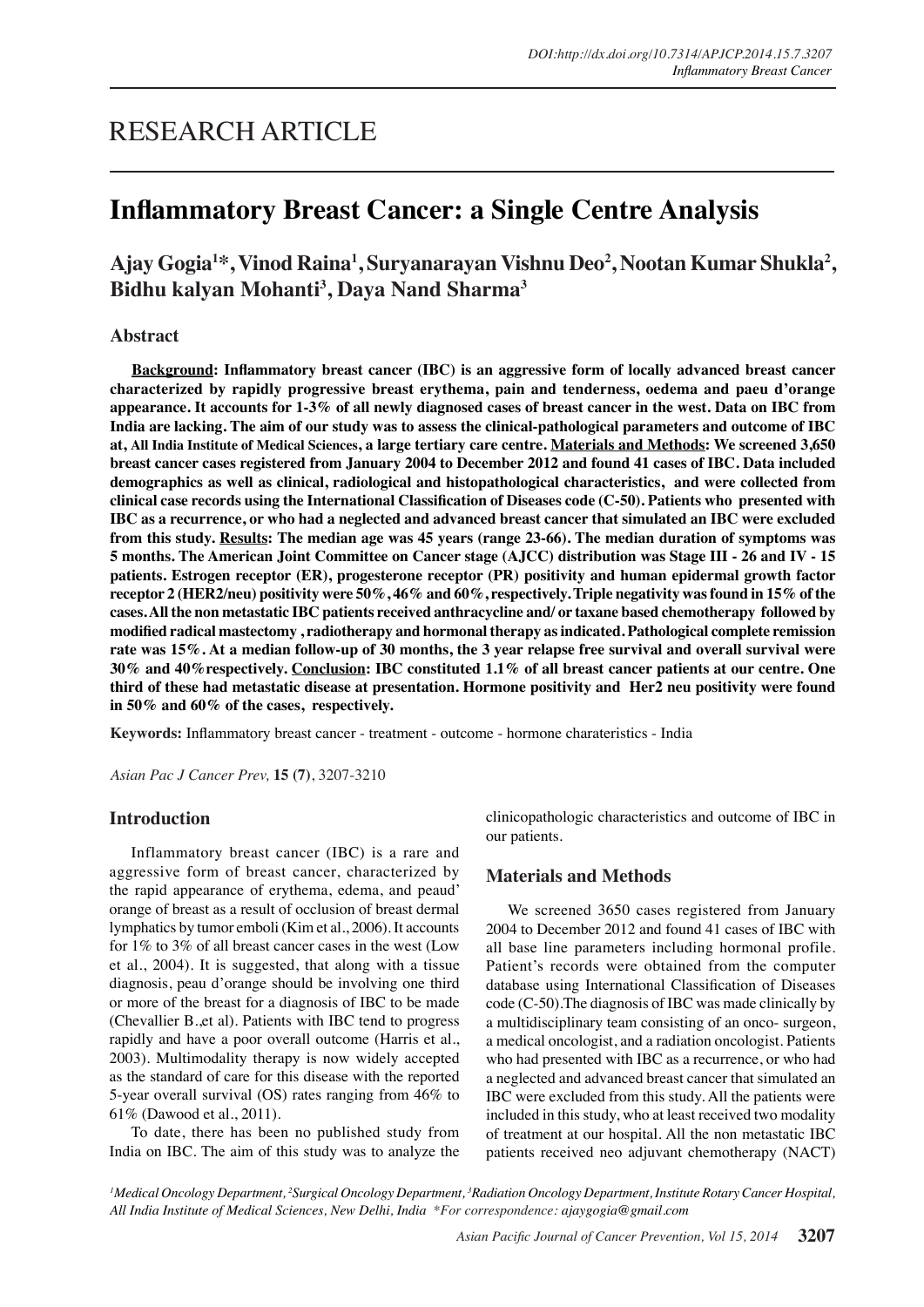#### *Ajay Gogia et al*

followed by modified radical mastectomy (MRM) , radiotherapy and hormonal therapy when indicated. Patients were considered to have a clinical complete response to neoadjuvant chemotherapy if they had no evidence of skin changes or a palpable mass on physical examination, and had no evidence of disease on imaging. Patients were considered to have a pathologic complete response to neoadjuvant chemotherapy if there was no residual invasive cancer in the resected breast or lymph node specimens on histologic examination. Locoregional recurrence was defined as recurrence of disease in the ipsilateral chest wall, skin, muscle, or in the ipsilateral axillary, supraclavicular, infraclavicular, or internal mammary lymph nodes. All other recurrences were classified as distant metastases, including spread of the disease to the contralateral breast.

#### *Statistical analysis*

Relapse free survival (RFS) (non-metastatic patients) was defined as the time period from diagnosis to the occurrence of relapse (loco-regional/systemic) or a metachronous breast cancer. Overall survival (OS) was calculated from the date of diagnosis to the date of death or last follow-up. Baseline categorical variables were analyzed using Chi-square test or Fisher's exact test. Non-categorical variables were analyzed using t-test or Mann-Whitney test. RFS, PFS and OS were determined by Kaplan Meier analysis. Results were considered statistically significant for values of p<0.05. Statistical Package for the Social Sciences (SPSS Inc., 233 South Wacker Drive, 11<sup>th</sup> Floor, Chicago, IL) version 10 software was used for analysis.

#### **Results**

A total of 41 patients were included in this study and as per the American Joint Committee on Cancer (AJCC) staging system, distribution was, Stage III-26 (63%) and IV-15 (37%) patients. The median age was 45 years (range 23-66) and the median duration of symptoms was 5 months. Estrogen receptor (ER), progesterone receptor (PR) positivity and human epidermal growth factor receptor 2 (HER2/neu) positivity was 50%, 46% and 60%, respectively, while triple negativity was found in 15% of the cases. Table 1 outlines the baseline features of the patients. The median follow-up time was 30 months. The most common chemotherapy regimen used (for non metastatic IBC) was six cycles of DEC( Docetaxel 75 mg/m2 , Epirubicin 75 mg/m2 , Cyclophosphamide 500 mg/m2 on Day1 , 3 weekly with growth factor support . Nine patients received six cycle of FEC, 5-Fluorouracil 600 mg/m², Epirubicin 75 mg/m² Cyclophosphamide 600 mg/m² and 3 patients received single agent Docetaxel 85 mg/m2. For metastatic disease, ten patients received four cycles of FEC, 5-flurouracil 600 mg/m², epirubicin 75 mg/m², cyclophosphamide 600 mg/m² followed by 4 cycle of docetaxel, 85 mg/m2 and in two patient we used the CMF regimen- Cyclophosphamide, Methotrexate and 5Flurouracil in standard doses and rest were received 6 cycles of FEC regimen. Modified radical mastectomy was done in 29 patients (three in metastatic disease). Based

#### **Table 1. Patients and Disease Characteristics**

| Tumor characteristics'(n=41)    | No. of patients |
|---------------------------------|-----------------|
| Median age in years (range)     | $45(23-66)$     |
| Laterality                      |                 |
| Right                           | 20              |
| Left                            | 21              |
| Menopausal status               |                 |
| Premenopausal                   | 26              |
| Postmenopausal                  | 15              |
| Clinical stage                  |                 |
| Ш                               | 26              |
| 1 V                             | 15              |
| Grade $(n=19)$                  |                 |
| intermediate grade              | 9               |
| High grade                      | 10              |
| Hormone profile (available)     |                 |
| ER-positive $(n=36)$            | 18              |
| PR-positive $(n=36)$            | 16              |
| HER2/neu IHC $++(n=30)$         | 18              |
| <b>TNBC</b>                     | 5               |
| Pathological complete remission | 4               |

\*ER=Estrogen; PR=Progesterone receptor; IHC=Immunohistochemistry; TNBC=Triple negative breast cancers; HER2=Human epidermal growth factor receptor

on hormone positivity, twenty one patients received hormonal treatment in adjuvant or palliative setting. Median progression free period was 15 months. There were 20 deaths during the study period. For all patients, estimated survival at 3 years was 40%. None of the patients received trastuzumab. Among the patients who received preoperative chemotherapy , 4 patients (15%) had a pathologic complete response. At last follow-up, 14 patients had relapsed, of which three patients had a loco regional and eleven patients had a systemic relapse (lung,liver, brain followed by bone). The median time to relapse was 24 months and 3 year RFS was 30%. Fifteen patients presented with metastatic disease at baseline, the most common site of metastasis being lung, followed by bone and brain.

#### **Discussion**

The diagnosis of IBC relies on a pathological confirmation of invasive carcinoma, and a set of clinical criteria,which include, diffuse erythema, edema involving more than two-thirds of the breast, warmth, tenderness, and rapid enlargement of the breast (Baldini et al., 2004). The non specificity of the clinical criteria has been a source of variability in the diagnosis and a limiting factor in comparing results of various studies that have examined the prognostic relevance of IBC (Perez et al., 2011; Mamounas et al., 2012). Most of the studies have documented a higher frequency of ER/PR negativity and a higher incidence of HER2 overexpression (Bear et al., 2012; Cristofanili et al., 2007; Class et al., 2009). Lack of expression of hormone receptors has been shown to be associated with a more aggressive clinical course and is associated with a decreased overall and breast cancerspecific survival among women with IBC (Baldini et al., 2004). HER2 overexpression is typically associated with a poor outcome in non- IBC patients, however, the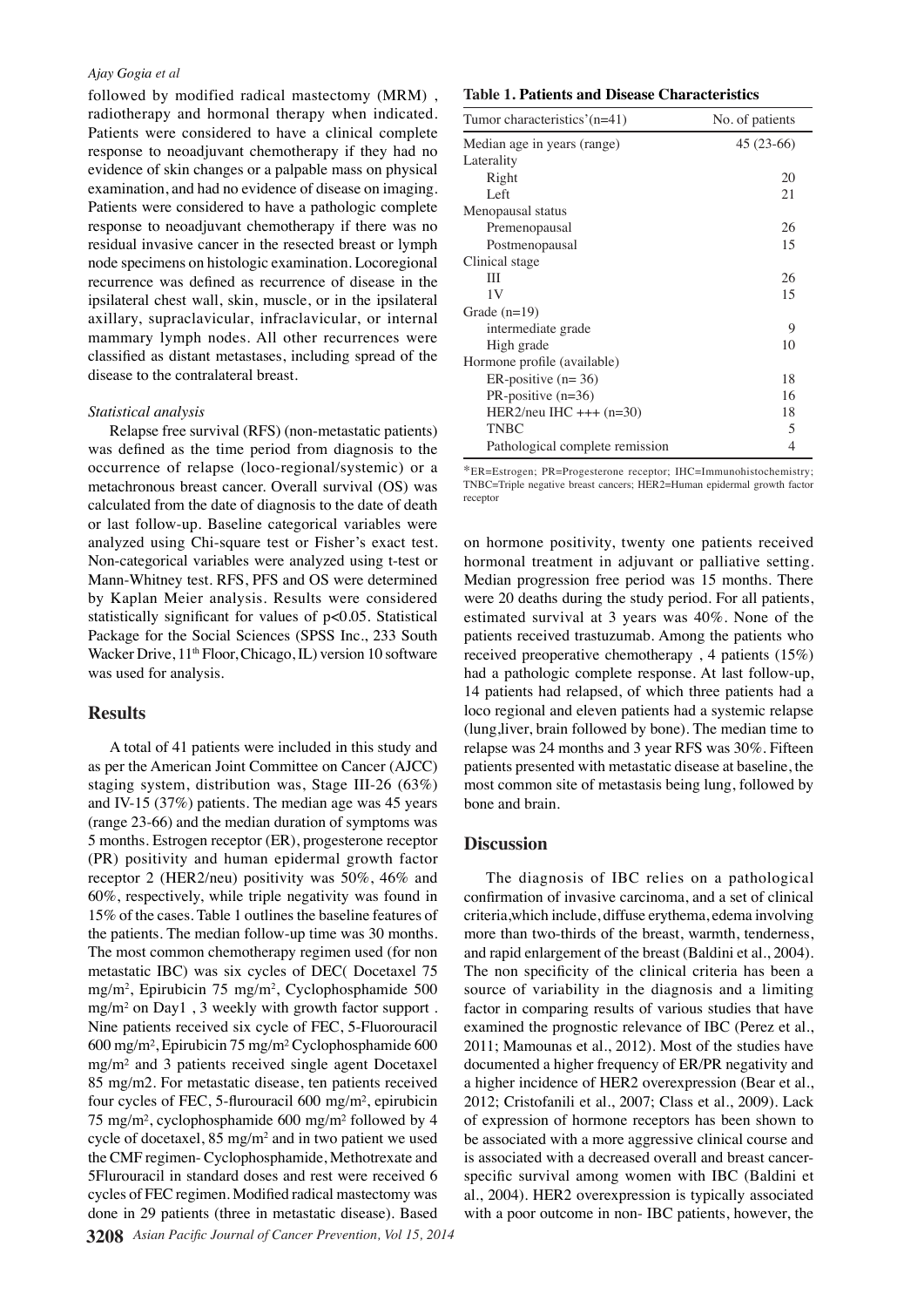prognostic significance of HER2 overexpression among women with IBC is unknown (Harris et al., 2003; Turpin et al., 2002; Baselga et al., 2012). In our analysis the Estrogen receptor (ER), progesterone receptor (PR) positivity and human epidermal growth factor receptor 2 (HER2/neu) positivity was 50%, 46% and 60%, respectively, which is similar to the reported studies. Triple negativity was found in 15% of the cases. Most women with IBC have locoregional disease at presentation and in the presence of extensive skin involvement, upfront surgery is not the desired primary mode of treatment, therefore, an International panel of experts on IBC recommends, that all women with IBC be offered primary systemic chemotherapy as the first line of treatment with the goal of down staging the tumor, to allow for definitive surgery. A one third of our patients presented with metastatic disease at baseline, which is more than the published literature and indicates towards an aggressive disease biology (Ellis et al., 2011). Over all IBC is an aggressive form of LABC and required multimodality therapy, with neoadjuvant chemotherapy followed by locoregional therapy. Anthracycline and taxane containing regimens are most commonly recommended , however the optimal chemotherapy regimen and sequencing of agents have yet to be defined. All the available guidelines are based primarily on retrospective studies, small prospective studies, and extrapolation of data available from prospective trials evaluating women with non-IBC tumors (Baldini et al., 2004; Cristofanilli et al., 2007; Gianni et al., 2012). One of the largest study on IBC showed that an anthracycline-based regimen followed by local therapy resulted in a 5- year survival rate of 40% (Baldini et al., 2004). The incorporation of taxanes has also been shown to be associated with higher pCR rates and better survival outcomes (Low et al., 2004; Kaufmann et al., 2010; Slamon et al., 2011) A recent prospective study that randomized women with locally advanced breast cancers, including those with IBC, to anthracycline based chemotherapy with or without 1 year of trastuzumab (preoperative followed by adjuvant) demonstrated that the addition of trastuzumab significantly improved the pCR rates (38% *vs* 19%, p=0.001) and event free survival (3-year event-free survival 71% *vs* 56%, HR 0.59, p=0.013) (Gianni et al., 2010) In our cohort, the 3 year RFS was 30% and the pathological CR rate was 20% with an antracyline and taxane based regimen and none of them received trastuzumab. IBC patients treated with NACT followed by surgery and RT have reported five year DFS rates of 20 -45% and OS rate of 30 to 70%. Patients who achive complete pathologic response (cPR) from chemotherapy have a significantly higher disease-free survival and overall survival. High dose chemotherapy followed by autologous stem cell transplantation has been investigated in patients with IBC but it is associated with markedly increased toxicity and worse quality of life compared with standard dose chemotherapy, hence it is not recommended. Following NACT, standard locoregional treatment includes mastectomy and radiation therapy. Patients who do not achieve optimal tumor debulking or who remain inoperable should receive radiation therapy with subsequent surgery. MRM is generally considered

#### *DOI:http://dx.doi.org/10.7314/APJCP.2014.15.7.3207 Inflammatory Breast Cancer*

as standard practice, but some studies pointed out, whether MRM can be replaced with BCS or RT alone, especially for patients who achieve a complete clinical response to neoadjuvant chemotherapy (Kaufmann et al., 2010). In contrast others have shown in case series that MRM improves local control, DFS, and cancerspecific survival (Harris et al., 2003). IBC is associated with a particularly poor prognosis and high risk of early recurrence. Data from the United States Surveillance, Epidemiology and End Results (SEER) database had suggested an improvement in 20-year cancer specific survival for patients with IBC who were treated in 1995 compared to 1975 (20% *vs* 9%) (Kuerer et al., 1999). These improvements were attributed to advances in multidisciplinary treatment. However, in a subsequent report from the SEER database, for breast cancer cases diagnosed between 2004 and 2007, the two-year breast cancer-specific survival rate of patients with IBC remained significantly worse than for women with noninflammatory LABC (84% *vs* 91%), despite improvements in treatment (Dawood et al., 2011) Limitations of this study are, its retrospective design and a small sample size because of the relative rarity of this disease, precluding further analyses for prognostic factors. Although it is first study from India, depicting its incidence, hormonal profile and outcome.

In conclusion, inflammatry breast cancer constituted 1.1% of all breast cancer patients at our hospital .One third of these presented with metastatic disease at baseline. Hormone positivity and Her2 neu positivity was found in 50% and 60% of the cases respectively. IBC remains a therapeutic challenge despite advances in systemic therapy. Further, prospective studies are required to optimize treatment guidelines and identify more active biologic agents for this aggressive disease

## **References**

- Baselga J, Bradbury I, Eidtmann H, et al (2012). for the NeoALTTO Study Team. Lapatinib with trastuzumab for HER2-positive early breast cancer (NeoALTTO): a randomised, open-label, multicentre, phase 3 trial. *Lancet*, **379**, 633-40.
- Baldini E, Gardin G, Evagelista G (2004). Long-term results of combined-modality therapy for inflammatory breast carcinoma. *Clin Breast Cancer*, **5**, 358-63.
- Bear HD, Tang G, Rastogi P, et al (2012). Bevacizumab added to neoadjuvant chemotherapy for breast cancer. *N Engl J Med*, **4**, 310-20.
- Chevallier B, Asselain B, Kunlin A, et al (1987). Inflammatory breast cancer: Determination of prognostic factors by univariate and multivariate analysis. *Cancer*, **60**, 897-902.
- Classe JM, Bordes V, Campion L, et al (2009). Sentinel lymph node biopsy after neoadjuvant chemotherapy for advanced breast cancer: results of Ganglion Sentinelle et Chimiotherapie Neoadjuvante, a French prospective multicentric study. *J Clin Oncol*, **5**, 726-32.
- Cristofanilli M, Gonzalez-Angulo AM, Buzdar AU , et al (2004). Paclitaxel improves the prognosis in estrogen receptor negative inflammatory breast cancer: the M.D. Anderson Cancer Center experience. *Clin Breast Cancer*, **4**, 415-9.
- Cristofanilli M, Valero V, Buzdar AU, et al (2007). Inflammatory breast cancer (IBC) and patterns of recurrence: understanding the biology of a unique disease. *Cancer*, **110**, 1436-41.
- Ellis MJ, Suman VJ, Hoog J, et al (2011). Randomized phase